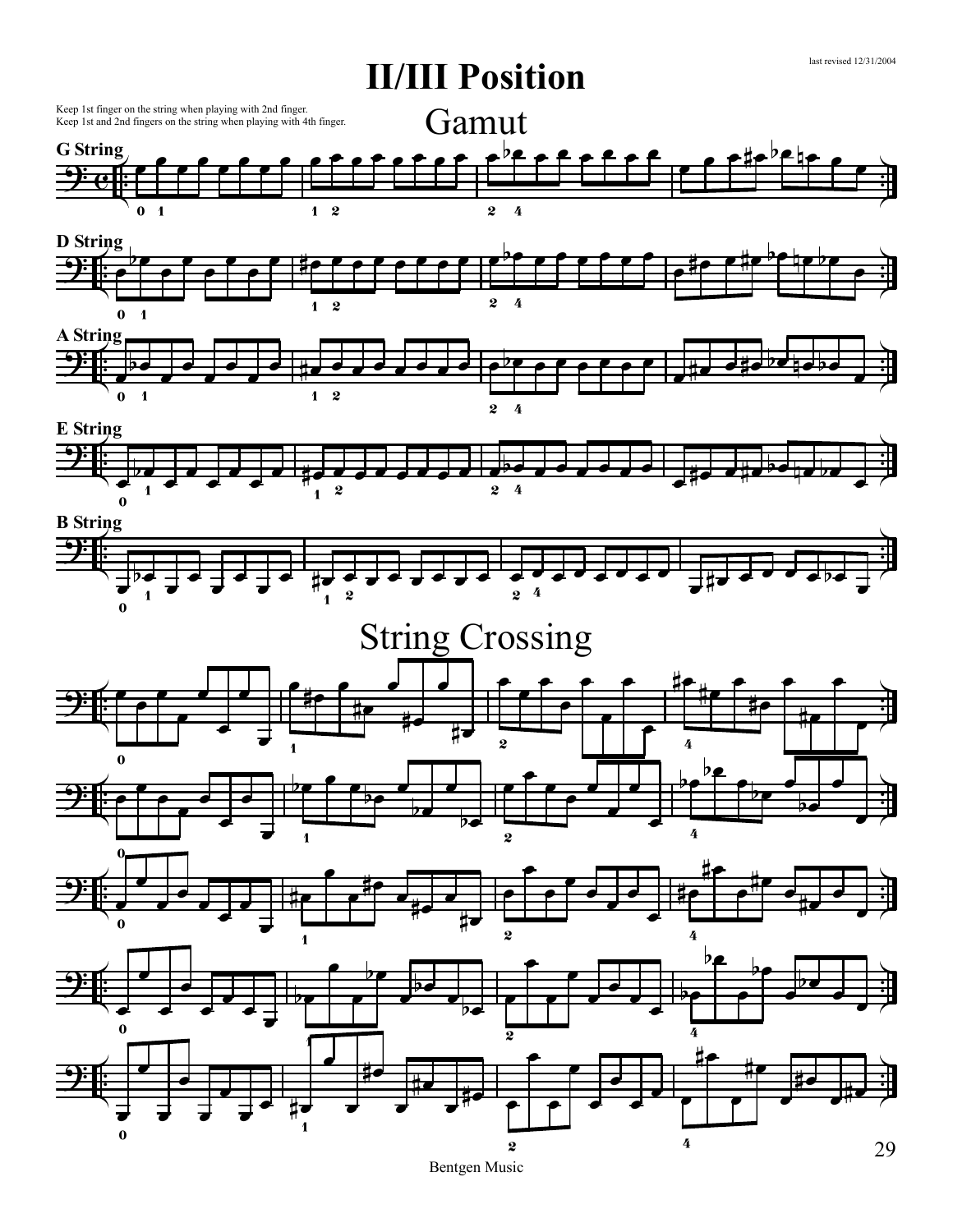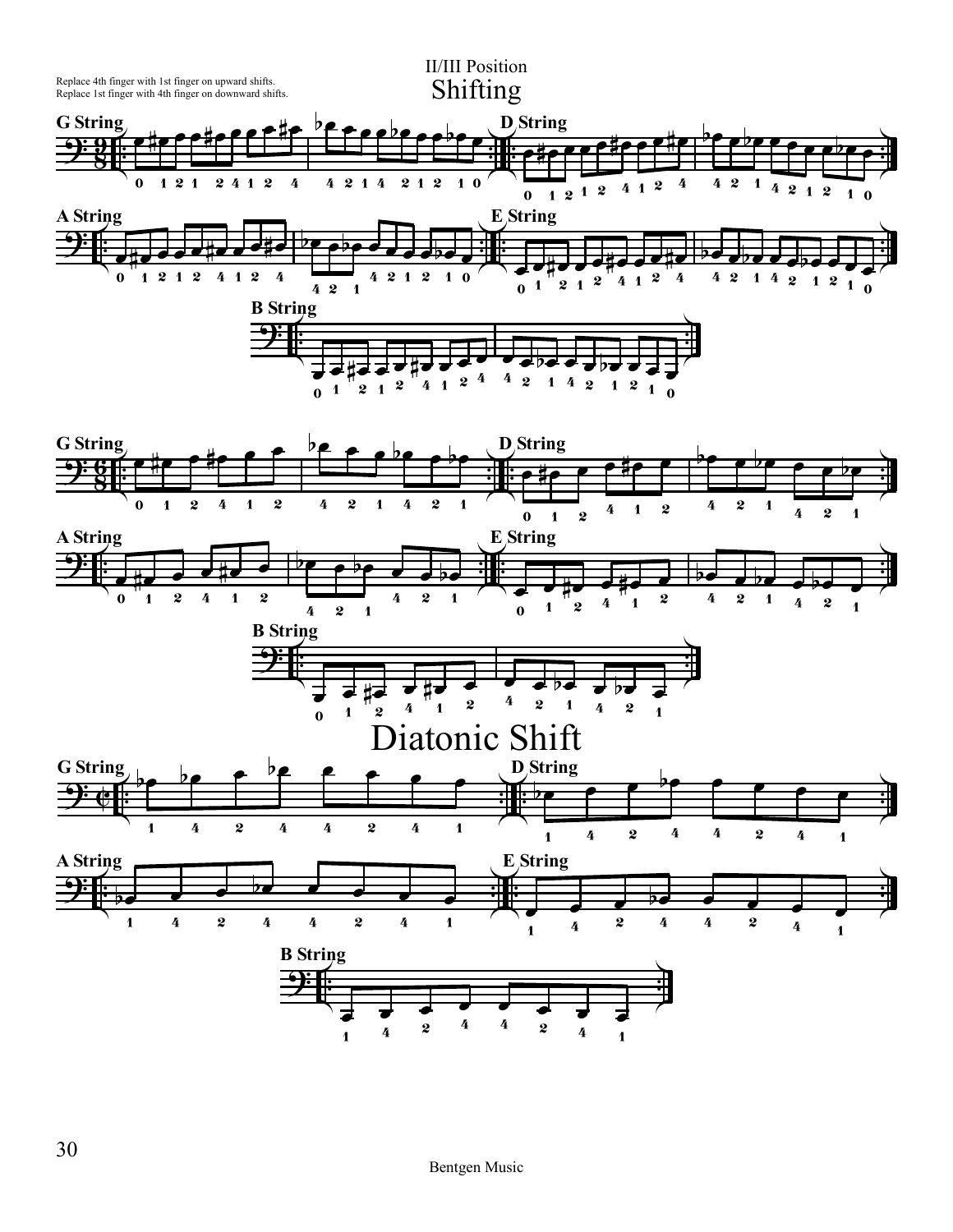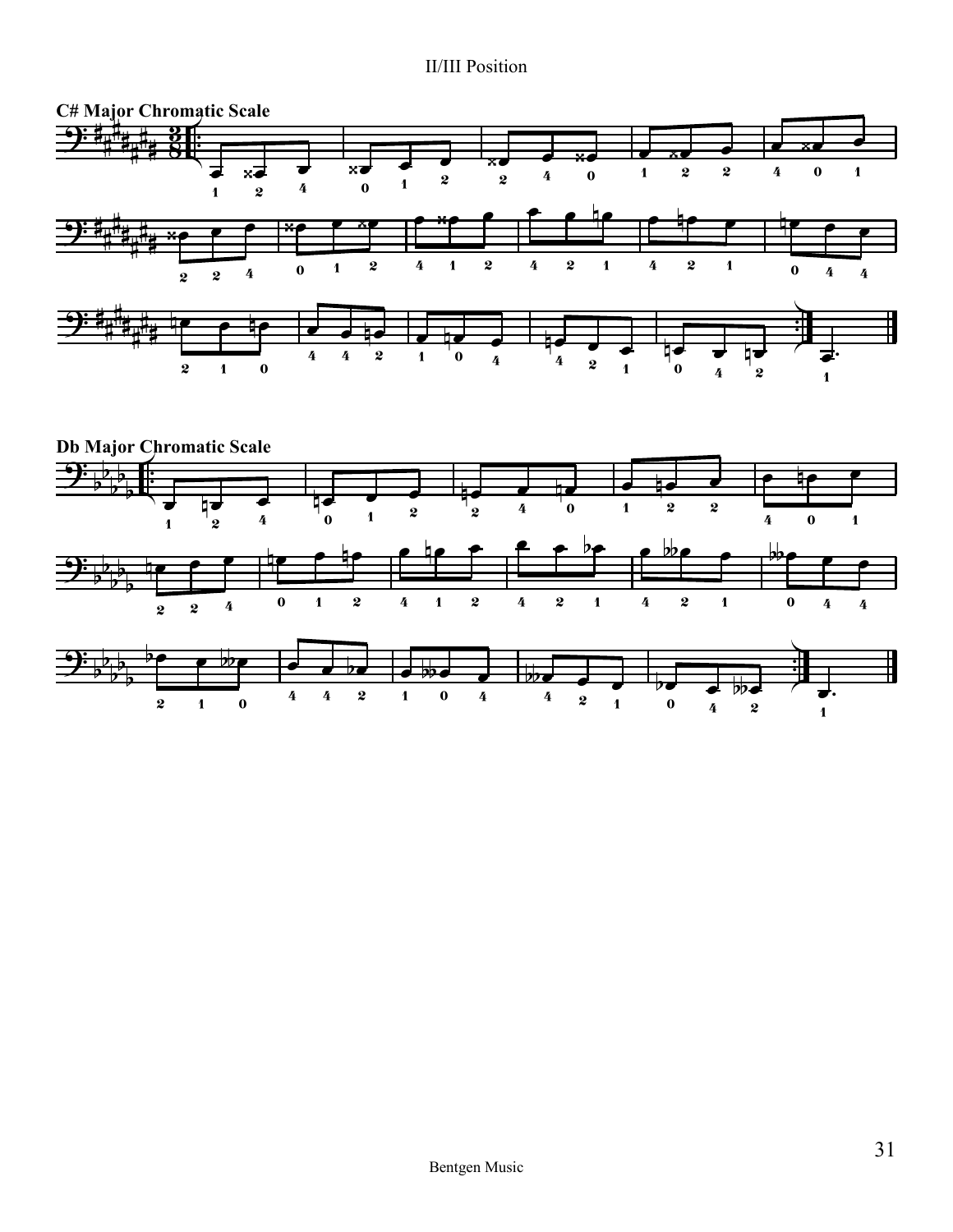Use bowings on page 1. Play scale and exercise with both sets of fingerings.

![](_page_3_Figure_2.jpeg)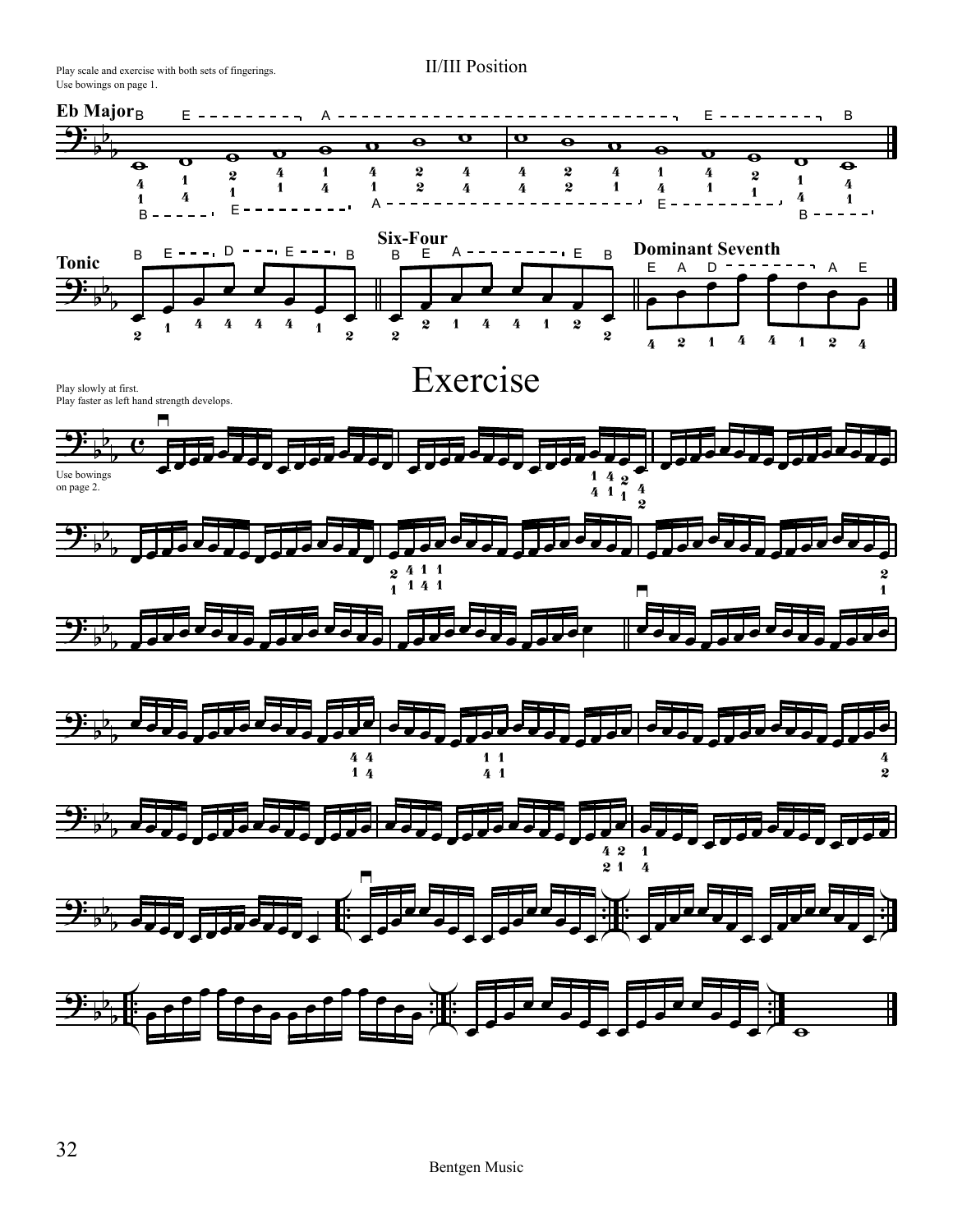Use bowings on page 1. Play scale and exercise with both sets of fingerings.

![](_page_4_Figure_2.jpeg)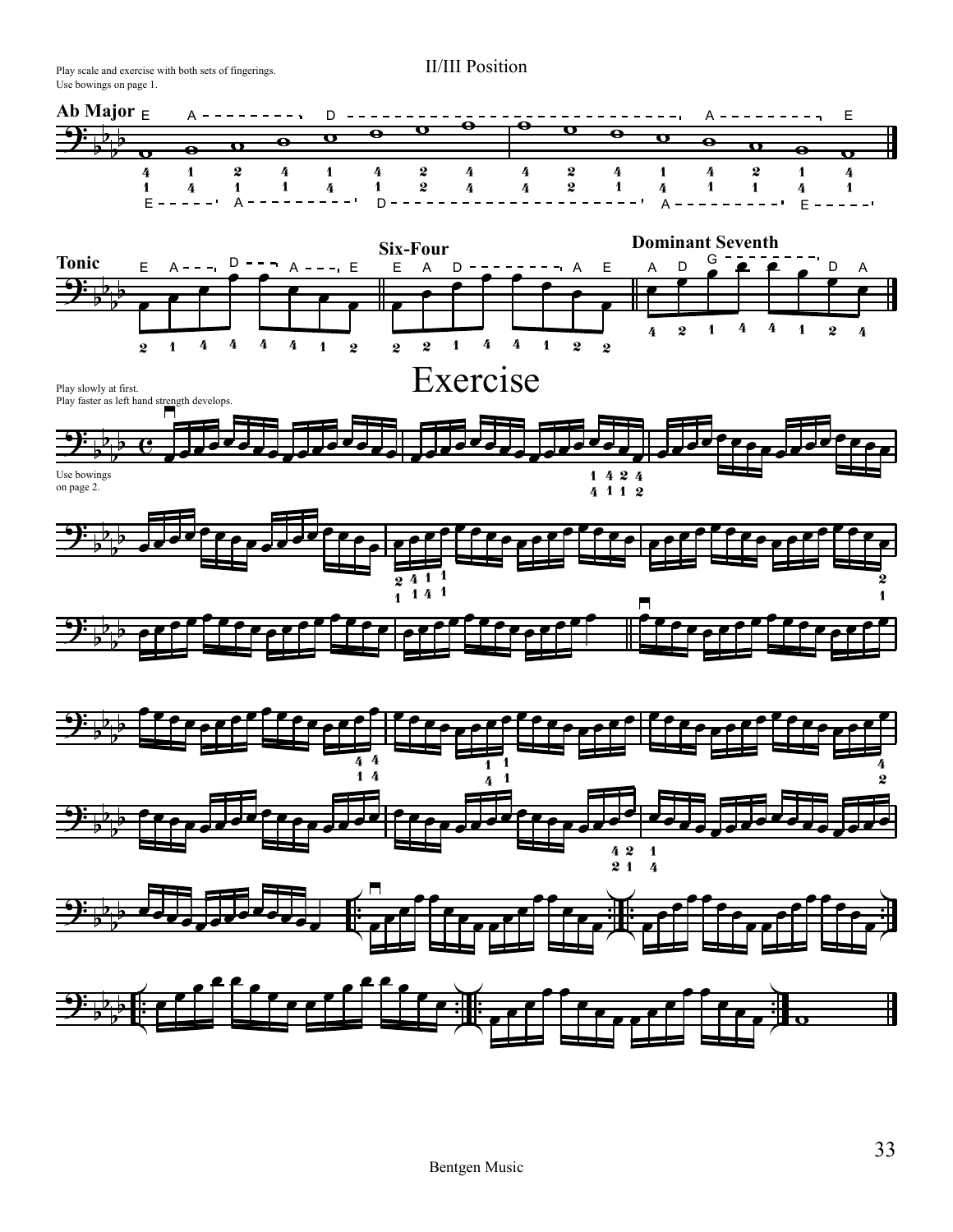Use bowings on page 1. Play scale and exercise with both sets of fingerings.

![](_page_5_Figure_2.jpeg)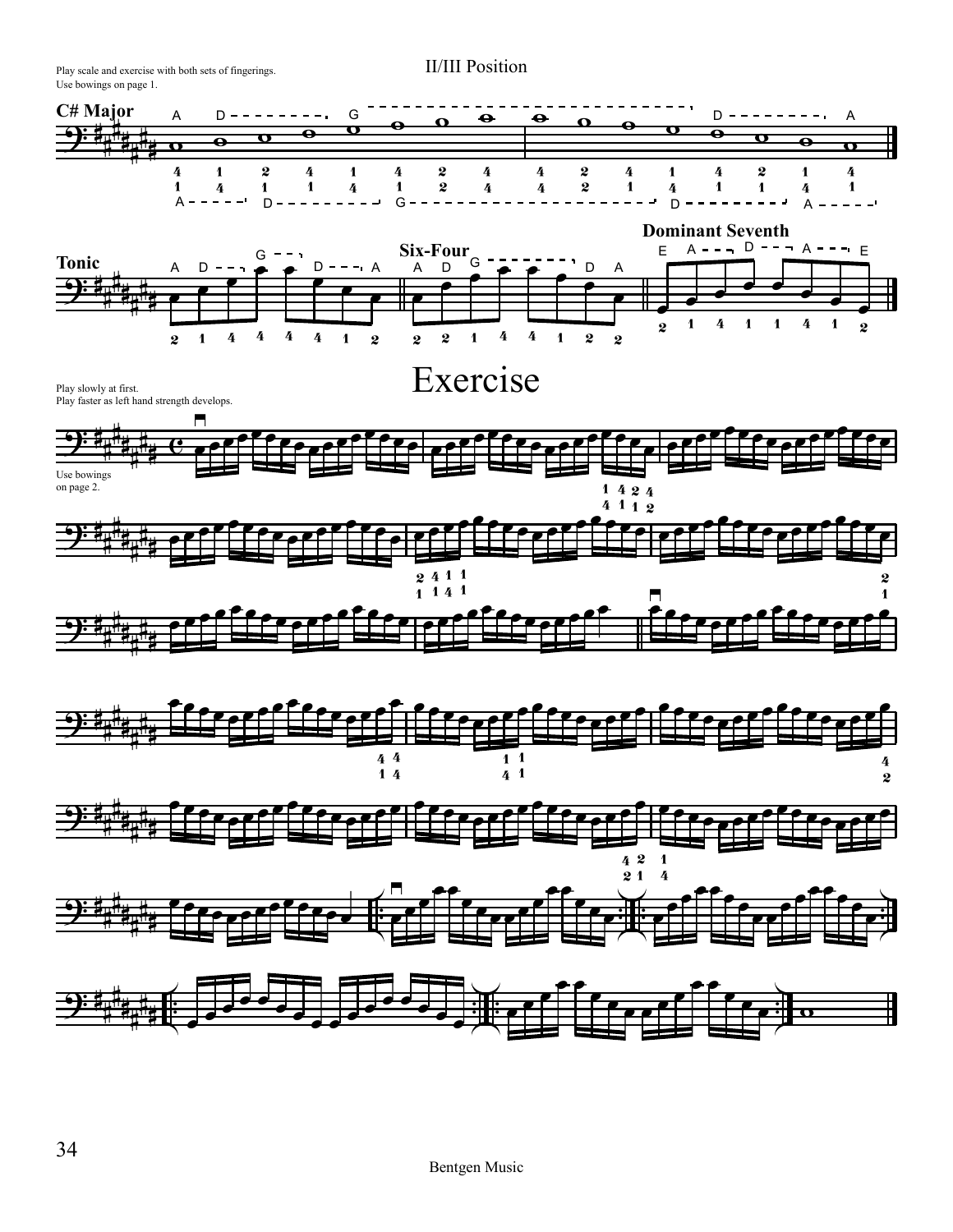![](_page_6_Figure_0.jpeg)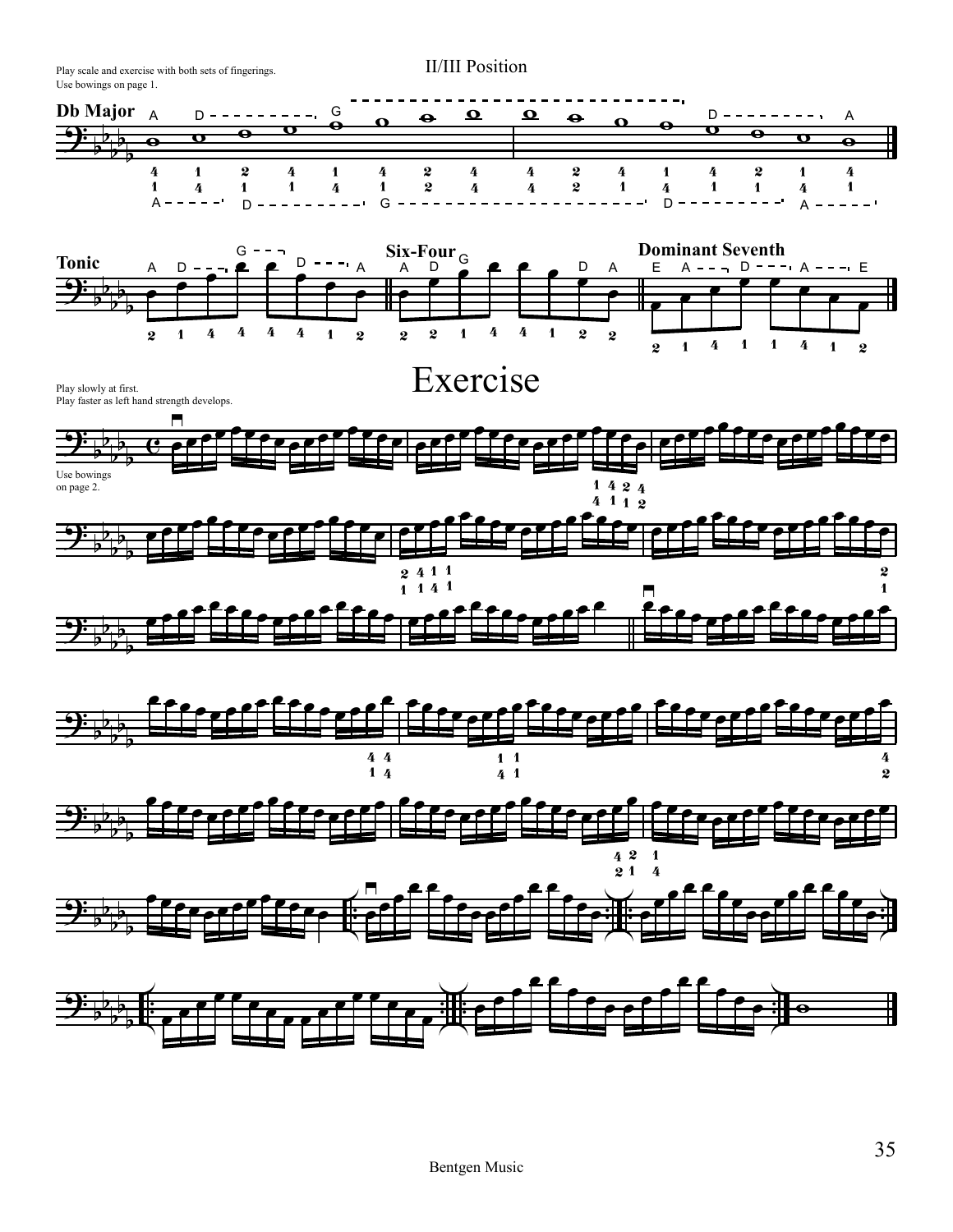![](_page_7_Figure_1.jpeg)